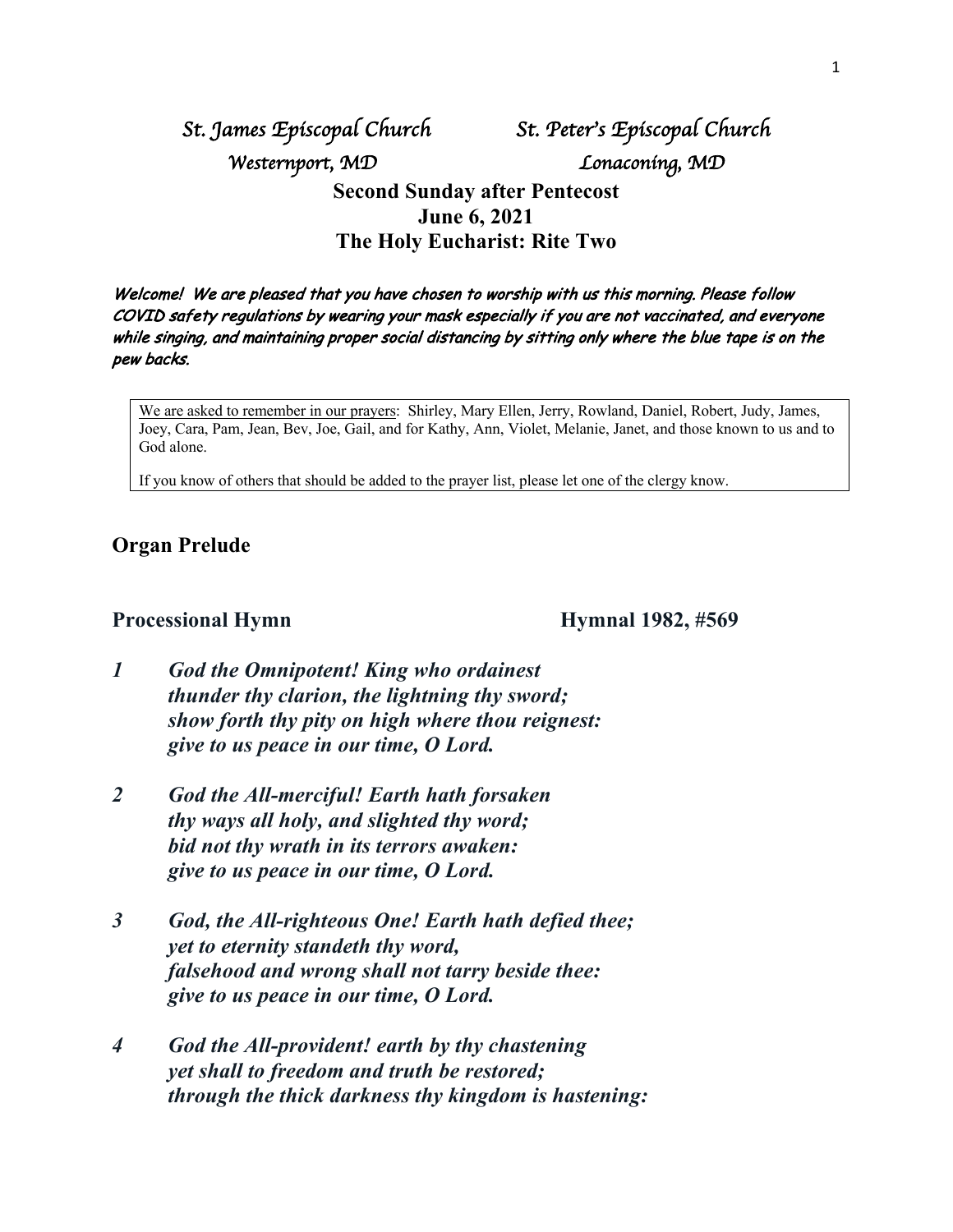## *thou wilt give peace in our time, O Lord.* **Words of Welcome**

#### *All stand*

*Celebrant* Alleluia. Christ is risen. *People The Lord is risen indeed. Alleluia.*

Almighty God, to you all hearts are open, all desires known, and from you no secrets are hid: Cleanse the thoughts of our hearts by the inspiration of your Holy Spirit, that we may perfectly love you, and worthily magnify your holy Name; through Christ our Lord**.** *Amen.*

*The following is said, all standing* **The Gloria**

*Glory to God in the highest, and peace to his people on earth.*

*Lord God, heavenly King, almighty God and Father, we worship you, we give you thanks, we praise you for your glory.*

*Lord Jesus Christ, only Son of the Father, Lord God, Lamb of God, you take away the sin of the world: have mercy on us; you are seated at the right hand of the Father: receive our prayer. For you alone are the Holy One, you alone are the Lord, you alone are the Most High, Jesus Christ, with the Holy Spirit, in the glory of God the Father. Amen.*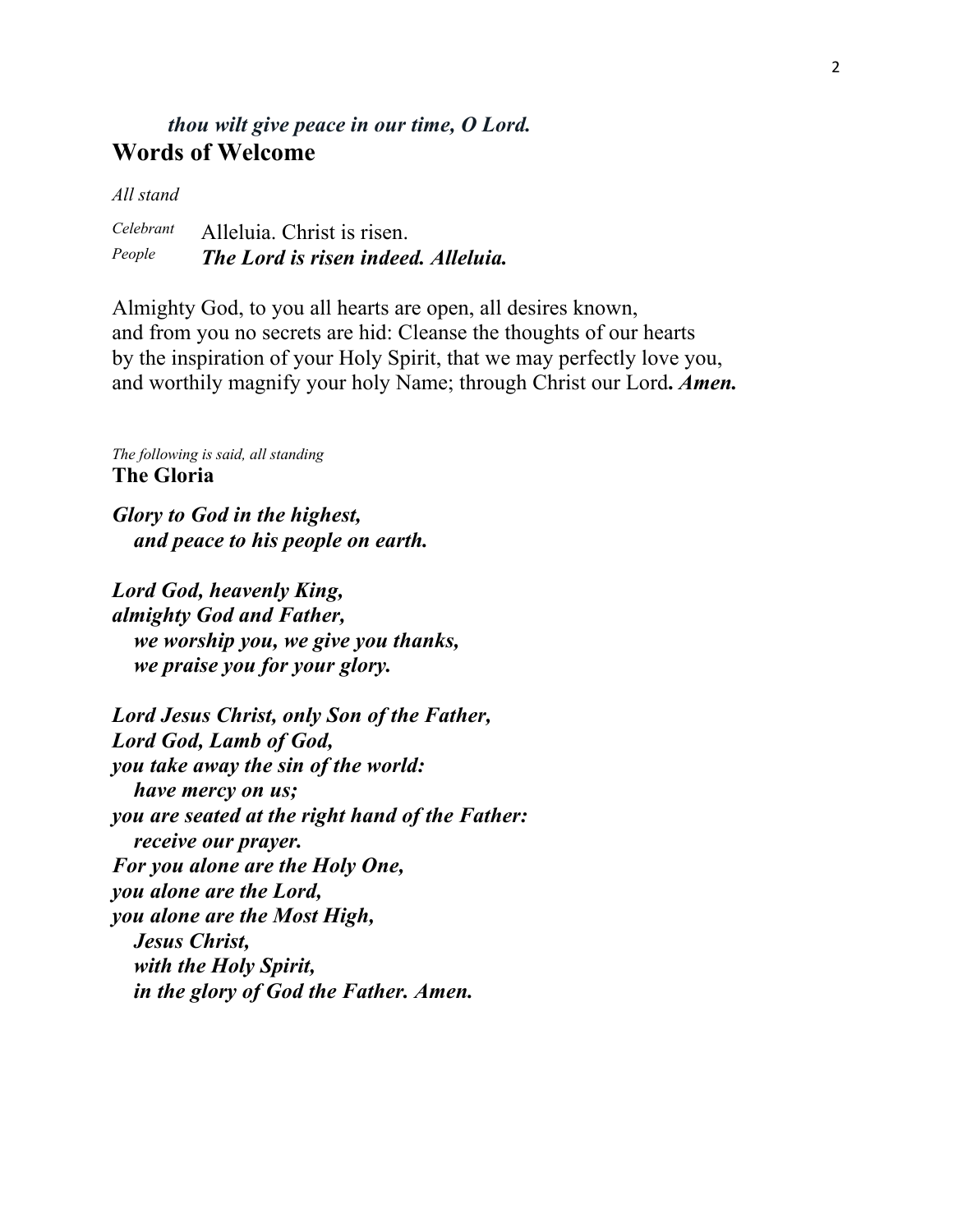# **THE LITURGY OF THE WORD The Collect of the Day**

*Celebrant* The Lord be with you. *People And also with you. Celebrant* Let us pray together:

*O God, from whom all good proceeds: Grant that by your inspiration we may think those things that are right, and by your merciful guiding may do them; through Jesus Christ our Lord, who lives and reigns with you and the Holy Spirit, one God, for ever and ever. Amen.*

## **THE LESSONS**

### **The First Lesson A Reading from the Book of 1 Samuel [8:4-11, (12-15), 16-20, (11:14-15)]**

All the elders of Israel gathered together and came to Samuel at Ramah, and said to him, "You are old and your sons do not follow in your ways; appoint for us, then, a king to govern us, like other nations." But the thing displeased Samuel when they said, "Give us a king to govern us." Samuel prayed to the Lord, and the Lord said to Samuel, "Listen to the voice of the people in all that they say to you; for they have not rejected you, but they have rejected me from being king over them. Just as they have done to me, from the day I brought them up out of Egypt to this day, forsaking me and serving other gods, so also they are doing to you. Now then, listen to their voice; only you shall solemnly warn them, and show them the ways of the king who shall reign over them."

So Samuel reported all the words of the Lord to the people who were asking him for a king. He said, "These will be the ways of the king who will reign over you: he will take your sons and appoint them to his chariots and to be his horsemen, and to run before his chariots; [and he will appoint for himself commanders of thousands and commanders of fifties, and some to plow his ground and to reap his harvest, and to make his implements of war and the equipment of his chariots. He will take your daughters to be perfumers and cooks and bakers. He will take the best of your fields and vineyards and olive orchards and give them to his courtiers. He will take one-tenth of your grain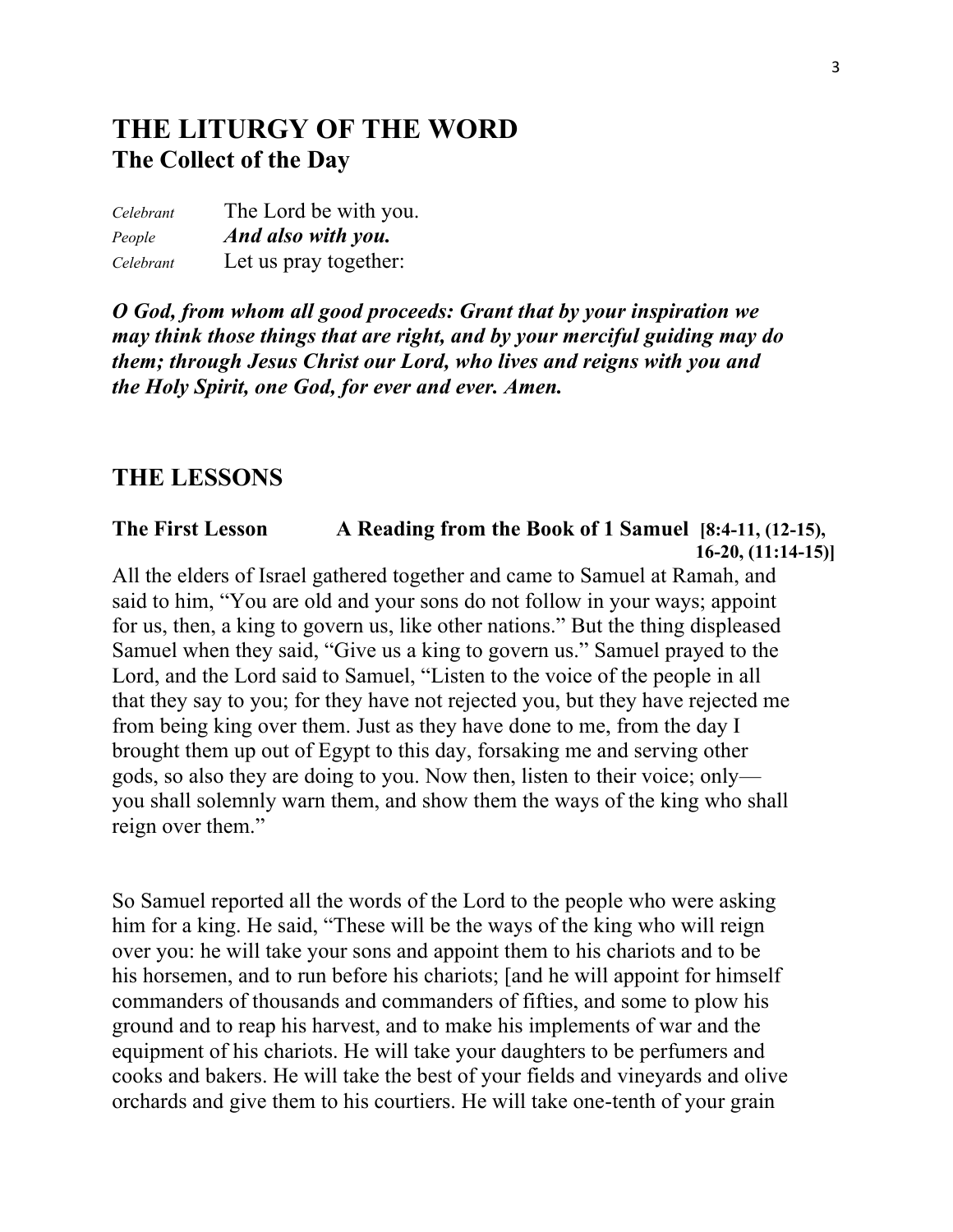and of your vineyards and give it to his officers and his courtiers.] He will take your male and female slaves, and the best of your cattle and donkeys, and put them to his work. He will take one-tenth of your flocks, and you shall be his slaves. And in that day you will cry out because of your king, whom you have chosen for yourselves; but the Lord will not answer you in that day."

But the people refused to listen to the voice of Samuel; they said, "No! but we are determined to have a king over us, so that we also may be like other nations, and that our king may govern us and go out before us and fight our battles."

[Samuel said to the people, "Come, let us go to Gilgal and there renew the kingship." So all the people went to Gilgal, and there they made Saul king before the Lord in Gilgal. There they sacrificed offerings of well-being before the Lord, and there Saul and all the Israelites rejoiced greatly.]

| Reader | The Word of the Lord     |
|--------|--------------------------|
| People | <b>Thanks be to God.</b> |

| <b>The Psalm</b> | Psalm 138                                                 | Confitebor tibi |
|------------------|-----------------------------------------------------------|-----------------|
| 1                | I will give thanks to you, O Lord, with my whole heart; * |                 |
|                  | before the gods I will sing your praise.                  |                 |
| 2                | I will bow down toward your holy temple                   |                 |
|                  | and praise your Name, *                                   |                 |
|                  | <i>because of your love and faithfulness;</i>             |                 |
| 3                | For you have glorified your Name *                        |                 |
|                  | and your word above all things.                           |                 |
| 4                | When I called, you answered me; *                         |                 |
|                  | you increased my strength within me.                      |                 |
| 5                | All the kings of the earth will praise you, O Lord, *     |                 |
|                  | when they have heard the words of your mouth.             |                 |
| 6                | They will sing of the ways of the Lord, *                 |                 |
|                  | that great is the glory of the Lord.                      |                 |
|                  |                                                           |                 |
|                  |                                                           |                 |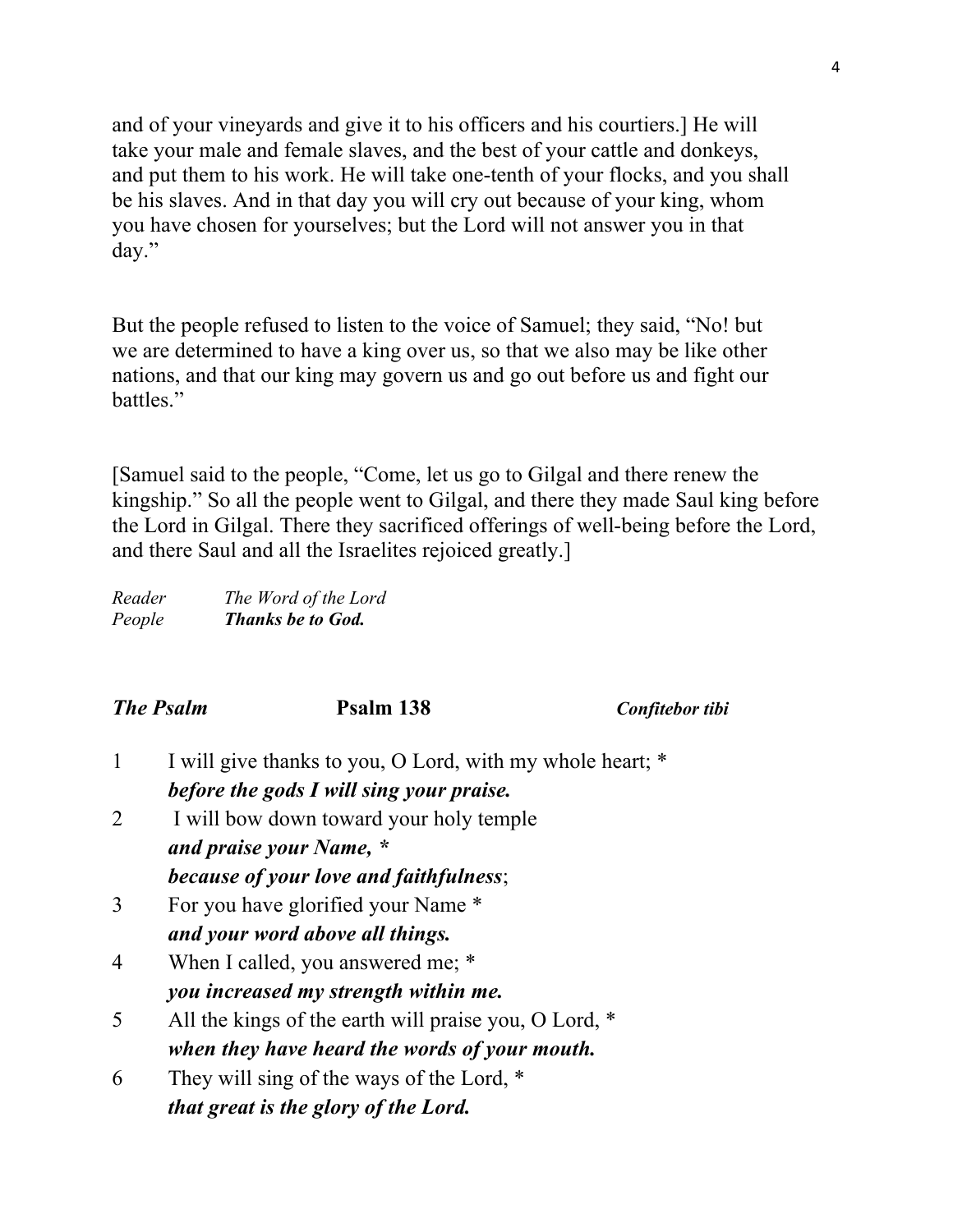- 7 Though the Lord be high, he cares for the lowly; \* *he perceives the haughty from afar.*
- 8 Though I walk in the midst of trouble, you keep me safe; \* *you stretch forth your hand against the fury of my enemies; your right hand shall save me.*
- 9 The Lord will make good his purpose for me; \* *O Lord, your love endures for ever; do not abandon the works of your hands.*

## **The Epistle: A Reading from 2 Corinthians [4:13-5:1]**

Just as we have the same spirit of faith that is in accordance with scripture— "I believed, and so I spoke" —we also believe, and so we speak, because we know that the one who raised the Lord Jesus will raise us also with Jesus, and will bring us with you into his presence. Yes, everything is for your sake, so that grace, as it extends to more and more people, may increase thanksgiving, to the glory of God.

So we do not lose heart. Even though our outer nature is wasting away, our inner nature is being renewed day by day. For this slight momentary affliction is preparing us for an eternal weight of glory beyond all measure, because we look not at what can be seen but at what cannot be seen; for what can be seen is temporary, but what cannot be seen is eternal.

For we know that if the earthly tent we live in is destroyed, we have a building from God, a house not made with hands, eternal in the heavens.

*Reader* The Word of the Lord. *People Thanks be to God***.**

**Gradual Hymn Hymnal 1982, # 627 v.1**

*Help us, O Lord, to learn the truths your word imparts: To study, that your laws may be inscribed upon our hearts.*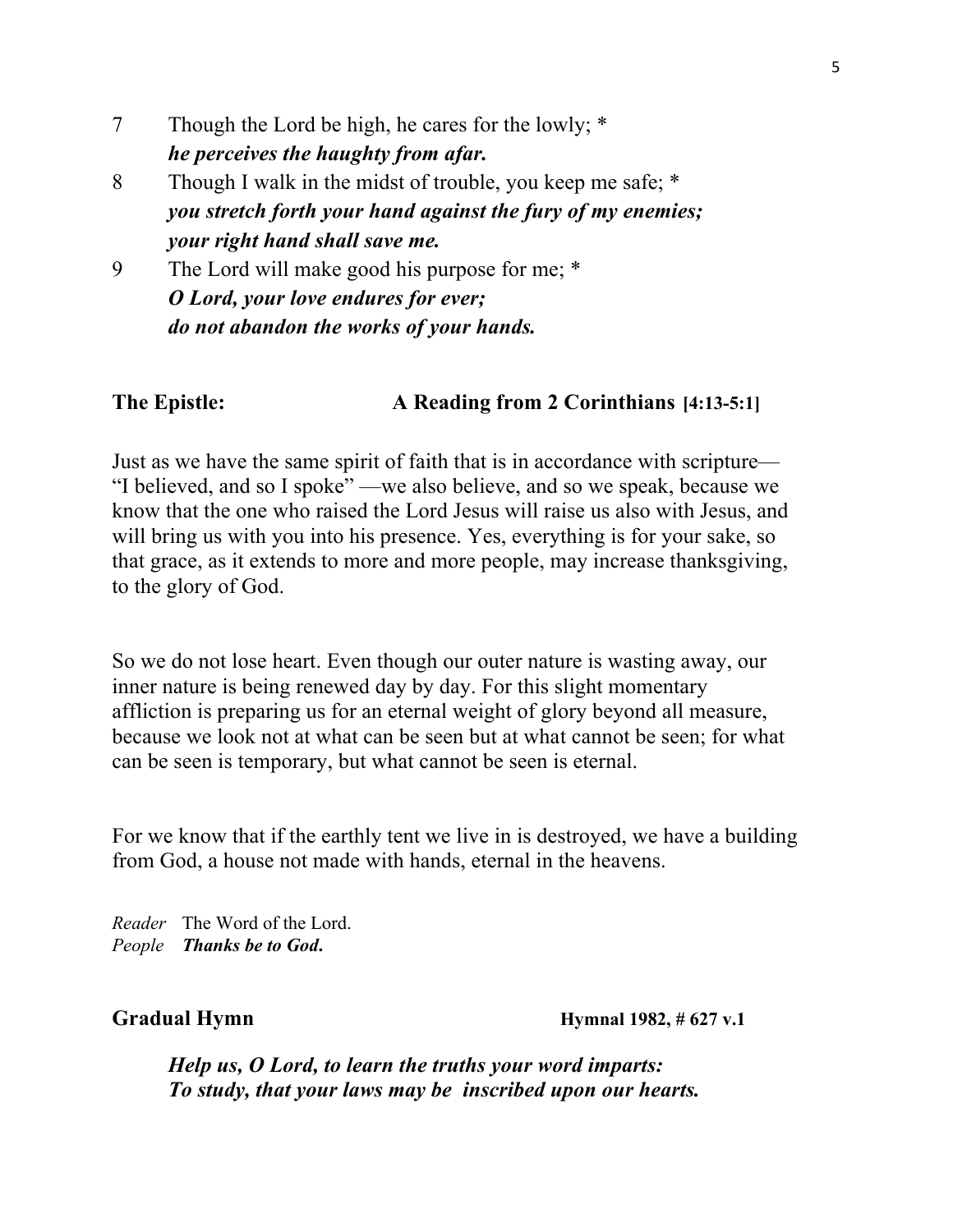## **The Holy Gospel of our LORD according to Mark [3:20-35]**

#### *People Glory to you, Lord Christ.*

The crowd came together again, so that Jesus and his disciples could not even eat. When his family heard it, they went out to restrain him, for people were saying, "He has gone out of his mind." And the scribes who came down from Jerusalem said, "He has Beelzebul, and by the ruler of the demons he casts out demons." And he called them to him, and spoke to them in parables, "How can Satan cast out Satan? If a kingdom is divided against itself, that kingdom cannot stand. And if a house is divided against itself, that house will not be able to stand. And if Satan has risen up against himself and is divided, he cannot stand, but his end has come. But no one can enter a strong man's house and plunder his property without first tying up the strong man; then indeed the house can be plundered.

"Truly I tell you, people will be forgiven for their sins and whatever blasphemies they utter; but whoever blasphemes against the Holy Spirit can never have forgiveness, but is guilty of an eternal sin"— for they had said, "He has an unclean spirit."

Then his mother and his brothers came; and standing outside, they sent to him and called him. A crowd was sitting around him; and they said to him, "Your mother and your brothers and sisters are outside, asking for you." And he replied, "Who are my mother and my brothers?" And looking at those who sat around him, he said, "Here are my mother and my brothers! Whoever does the will of God is my brother and sister and mother."

*Reader* The Gospel of the Lord. *People Praise to you, Lord Christ.*

**Sermon Hymn Hymnal 1982, #510** 

*1 Come, Holy Spirit, heavenly Dove, with all thy quickening powers; kindle a flame of sacred love in these cold hearts of ours.*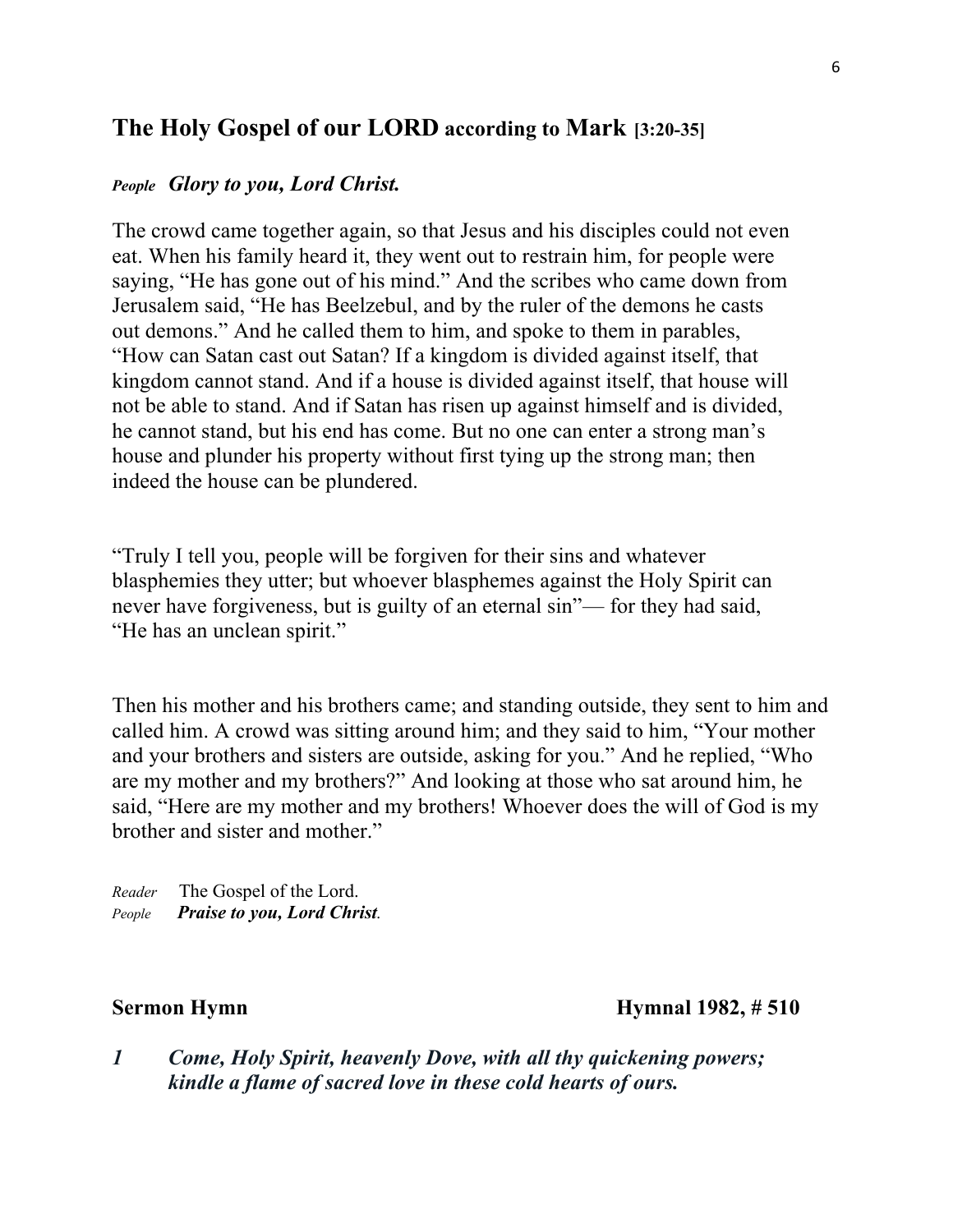- *2 See how we trifle here below, fond of these earthly toys: our souls, how heavily they go, to reach eternal joys.*
- *3 In vain we tune our formal songs, in vain we strive to rise: hosannas languish on our tongues, and our devotion dies.*
- *4 Come, Holy Spirit, heavenly Dove, with all thy quickening powers; come, shed abroad a Savior's love, and that shall kindle ours.*

**The Sermon Rev. Garrett H. Carskadon** 

## **The Nicene Creed**

*We believe in one God, the Father, the Almighty, maker of heaven and earth, of all that is, seen and unseen.* 

*We believe in one Lord, Jesus Christ, the only Son of God, eternally begotten of the Father, God from God, Light from Light, true God from true God, begotten, not made, of one Being with the Father. Through him all things were made. For us and for our salvation he came down from heaven: by the power of the Holy Spirit he became incarnate from the Virgin Mary, and was made man. For our sake he was crucified under Pontius Pilate; he suffered death and was buried. On the third day he rose again in accordance with the Scriptures; he ascended into heaven and is seated at the right hand of the Father.*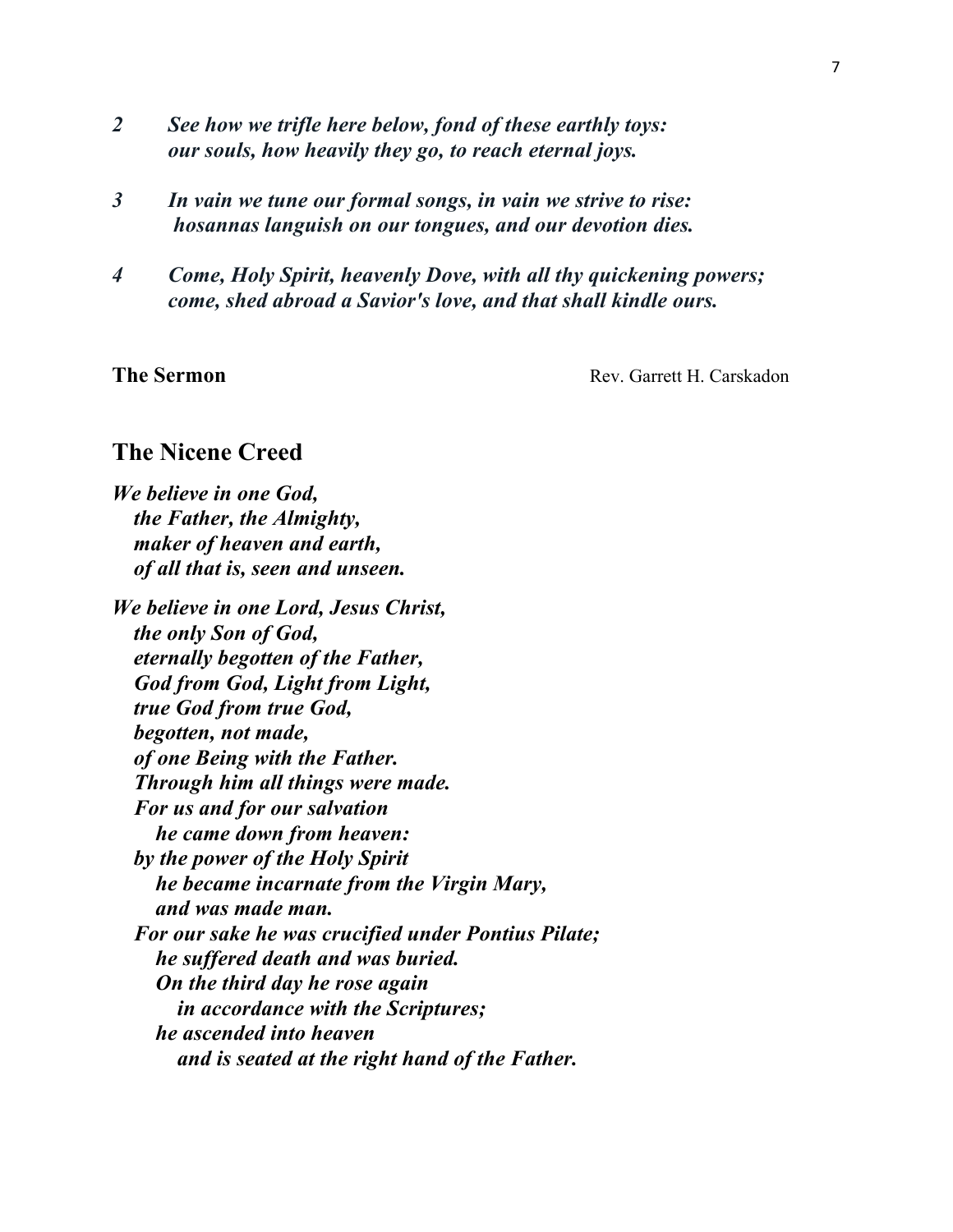*He will come again in glory to judge the living and the dead, and his kingdom will have no end.* 

*We believe in the Holy Spirit, the Lord, the giver of life, who proceeds from the Father and the Son. With the Father and the Son he is worshiped and glorified. He has spoken through the Prophets. We believe in one holy catholic and apostolic Church. We acknowledge one baptism for the forgiveness of sins. We look for the resurrection of the dead, and the life of the world to come. Amen.*

**The Prayers of the People, Form VI (**BCP, p. 392)

*The Leader and People pray responsively*

In peace, we pray to you, Lord God.

*Silence* For all people in their daily life and work; *For our families, friends, and neighbors, and for those who are alone.*

For this community, the nation, and the world; and especially for Joseph our president, and Larry and Jim our governors; *For all who work for justice, freedom, and peace.*

For the just and proper use of your creation; *For the victims of hunger, fear, injustice, and oppression.* 

For all who are in danger, sorrow, or any kind of trouble; *For those who minister to the sick, the friendless, and the needy.*

For the peace and unity of the Church of God; *For all who proclaim the Gospel, and all who seek the Truth.*

For Michael, our Presiding Bishop, and Eugene and Robert*,* our Bishops; and for all bishops and other ministers; *For all who serve God in his Church.*

For the special needs and concerns of this congregations: We are asked to remember in our prayers: Shirley, Mary Ellen, Jerry, Rowland, Daniel, Robert, Judy, James, Joey, Beverly, Cara, Pam, Jean, Bev, Joe, Gail, Kathy, Ann, Violet, Melanie, Janet, Joan, and those known to us and to God alone.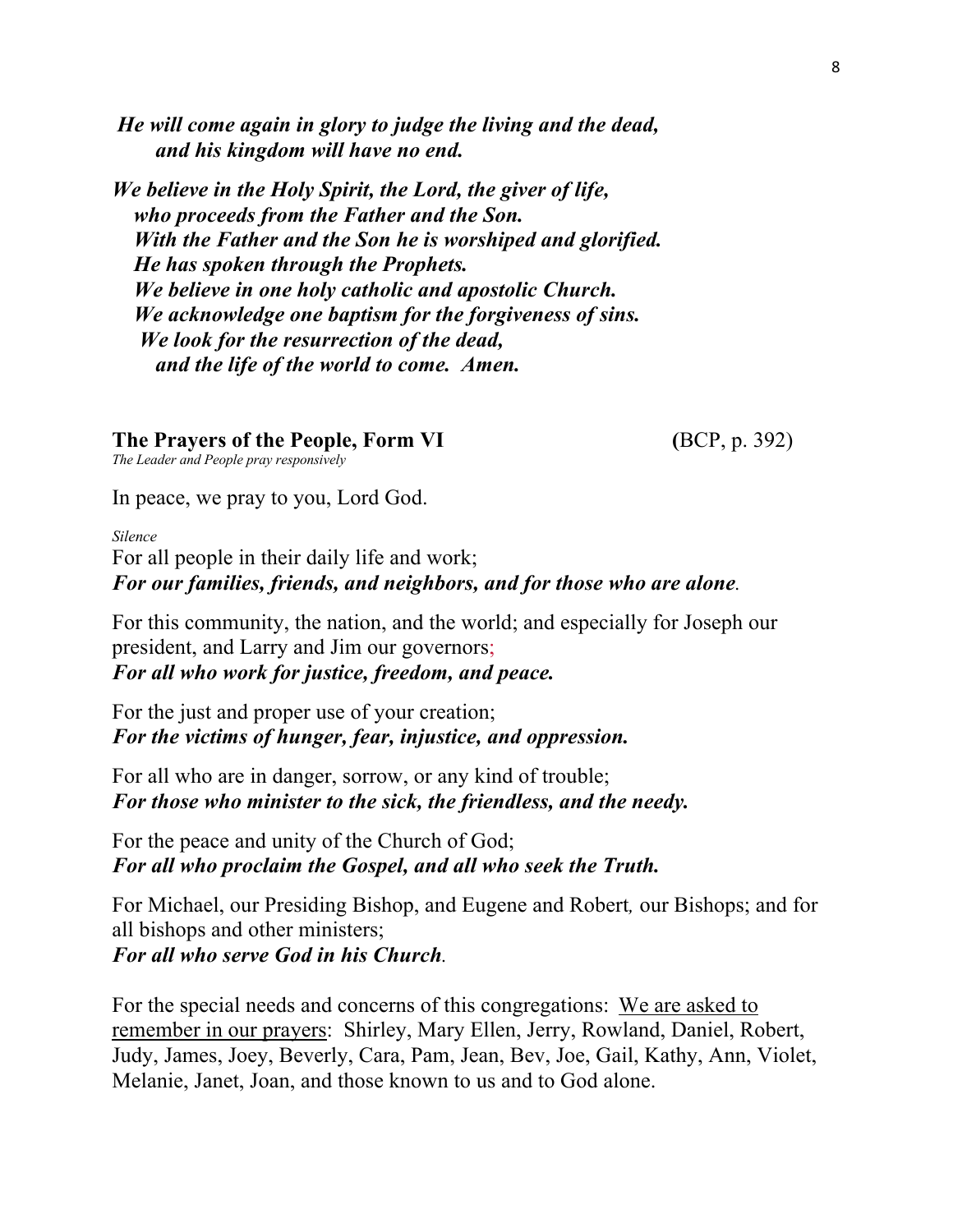*Silence; The People may add their own petitions* Hear us, Lord; *For your mercy is great.*

We thank you, Lord, for all the blessings of this life *Silence; The People may add their own thanksgivings*

## We will exalt you, O God our King; *And praise your Name for ever and ever.*

We pray for all who have died, that they may have a place in your eternal kingdom [and at St. James' we remember the lives of June and Emmett Ryan and the Donald Whitworth Family, in whose memory the flowers are given today.]

*Silence; The People may add their own petitions* Lord, let your loving-kindness be upon them; *Who put their trust in you.*

*Celebrant*  Let us confess our sins against God and our neighbor.

*Silence may be kept.*

*Minister and People*

*Most merciful God, we confess that we have sinned against you in thought, word, and deed, by what we have done, and by what we have left undone. We have not loved you with our whole heart; we have not loved our neighbors as ourselves. We are truly sorry and we humbly repent. For the sake of your Son Jesus Christ, have mercy on us and forgive us; that we may delight in your will, and walk in your ways, to the glory of your Name. Amen.*

*The Bishop, when present, or the Priest, stands and says*

Almighty God have mercy on you, forgive you all your sins through our Lord Jesus Christ, strengthen you in all goodness, and by the power of the Holy Spirit keep you in eternal life. *Amen.*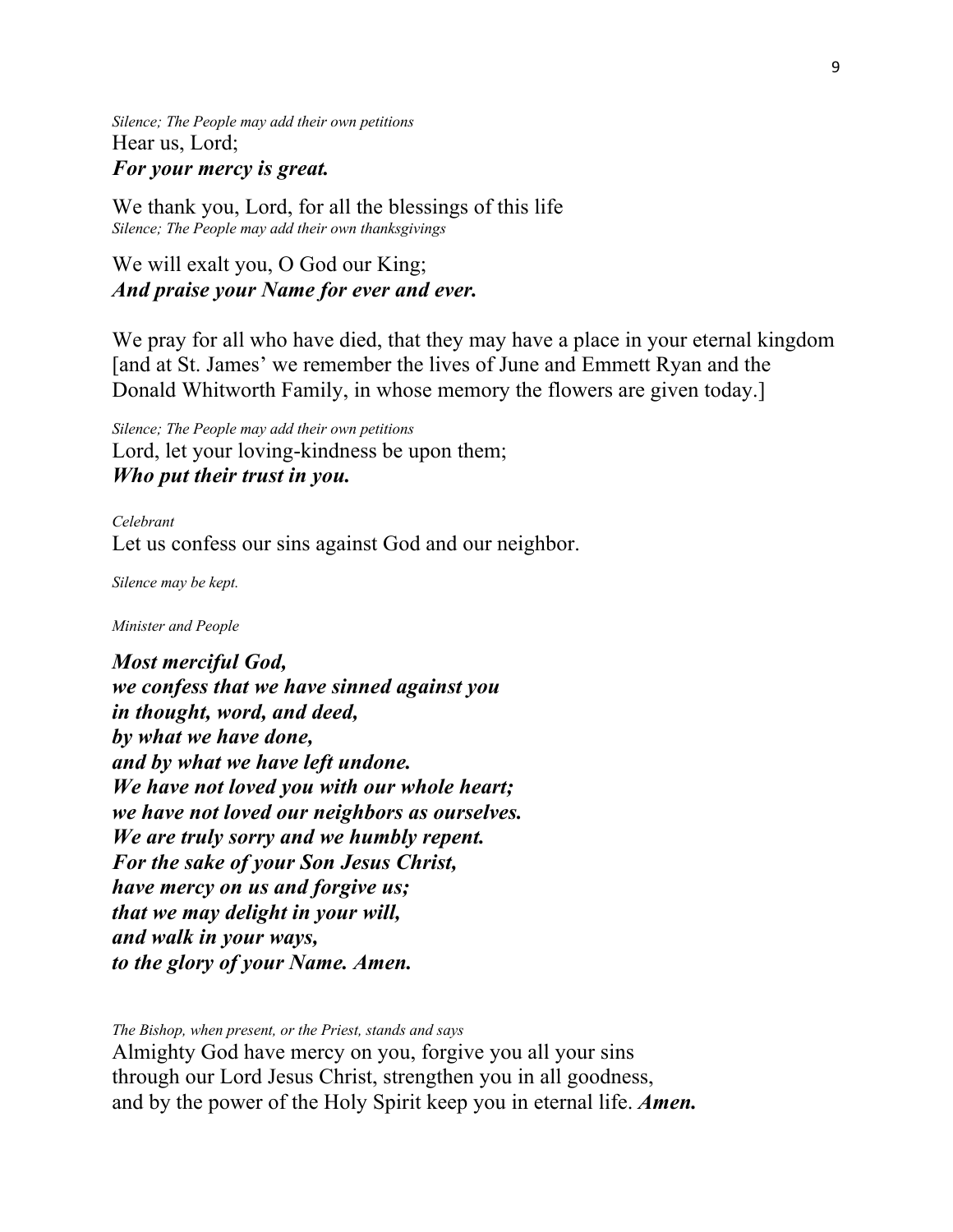## **The Peace**

*Celebrant* The Peace of the Lord be always with you. *People And also with you***.**

**Announcements** *are printed at the end of the bulletin.*

## **Offertory Meditation Music**

## **Doxology**

*Praise God, from whom all blessings flow; Praise Him, all creatures here below; Praise Him above, ye heavenly Host; Praise Father, Son, and Holy Ghost. Amen.*

# **The Liturgy of the Sacrament**

## **The Great Thanksgiving**

| People    | It is right to give Him thanks and praise |
|-----------|-------------------------------------------|
| Celebrant | Let us give thanks to the Lord our God.   |
| People    | We lift them to the Lord.                 |
| Celebrant | Lift up your hearts.                      |
| People    | And also with you.                        |
| Celebrant | The Lord be with you.                     |

*Celebrant* 

It is right, and a good and joyful thing, always and everywhere to give thanks to you, Father Almighty, Creator of heaven and earth…

**(Proper Preface/Pentecost**) ….Through Jesus Christ our Lord. In fulfillment of his true promise, the Holy Spirit came down [on this day] from heaven, lighting upon the disciples, to teach them and to lead them into all truth; uniting peoples of many tongues in the confession of one faith, and giving to your Church the power to serve you as a royal priesthood, and to preach the Gospel to all nations.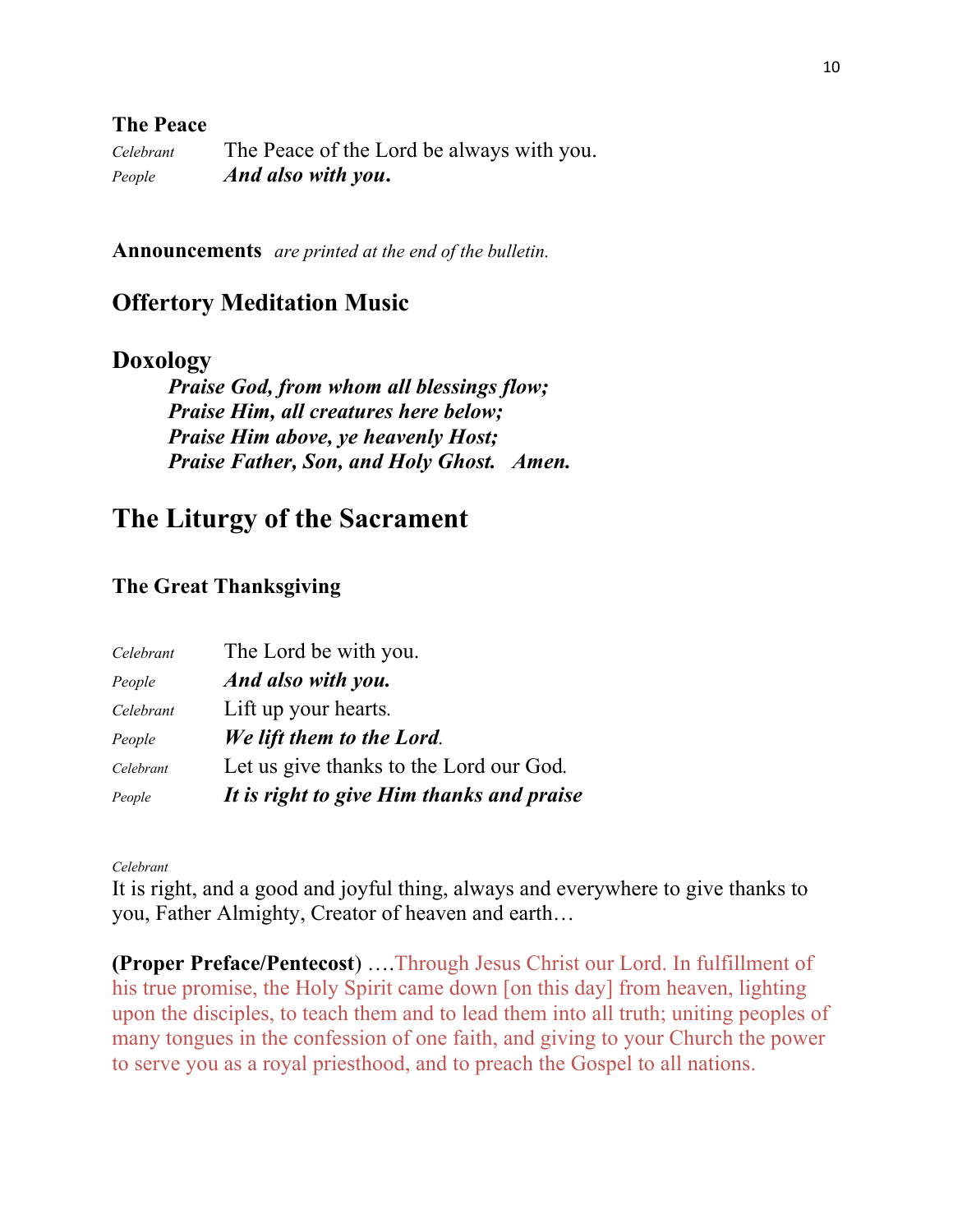Therefore we praise you, joining our voices with Angels and Archangels and with all the company of heaven, who for ever sing this hymn to proclaim the glory of your Name:

*Celebrant and People*

*Holy, Holy, Holy Lord, God of power and might, Heaven and earth are full of your glory. Hosanna in the highest. Blessed is he who comes in the name of the Lord. Hosanna in the highest.*

*The people stand or kneel* 

#### *Celebrant*

Holy and gracious Father: In your infinite love you made us for yourself, and, when we had fallen into sin and become subject to evil and death, you, in your mercy, sent Jesus Christ, your only and eternal Son, to share our human nature, to live and die as one of us, to reconcile us to you, the God and Father of all. He stretched out his arms upon the cross, and offered himself, in obedience to your will, a perfect sacrifice for the whole world.

On the night he was handed over to suffering and death, our Lord Jesus Christ took bread; and when he had given thanks to you, he broke it, and gave it to his disciples, and said, "Take, eat: This is my Body, which is given for you. Do this for the remembrance of me."

After supper he took the cup of wine; and when he had given thanks, he gave it to them, and said, "Drink this, all of you: This is my Blood of the new Covenant, which is shed for you and for many for the forgiveness of sins. Whenever you drink it, do this for the remembrance of me."

Therefore we proclaim the mystery of faith:

*Celebrant and People*

*Christ has died. Christ is risen.*

*Christ will come again*.

*The Celebrant continues*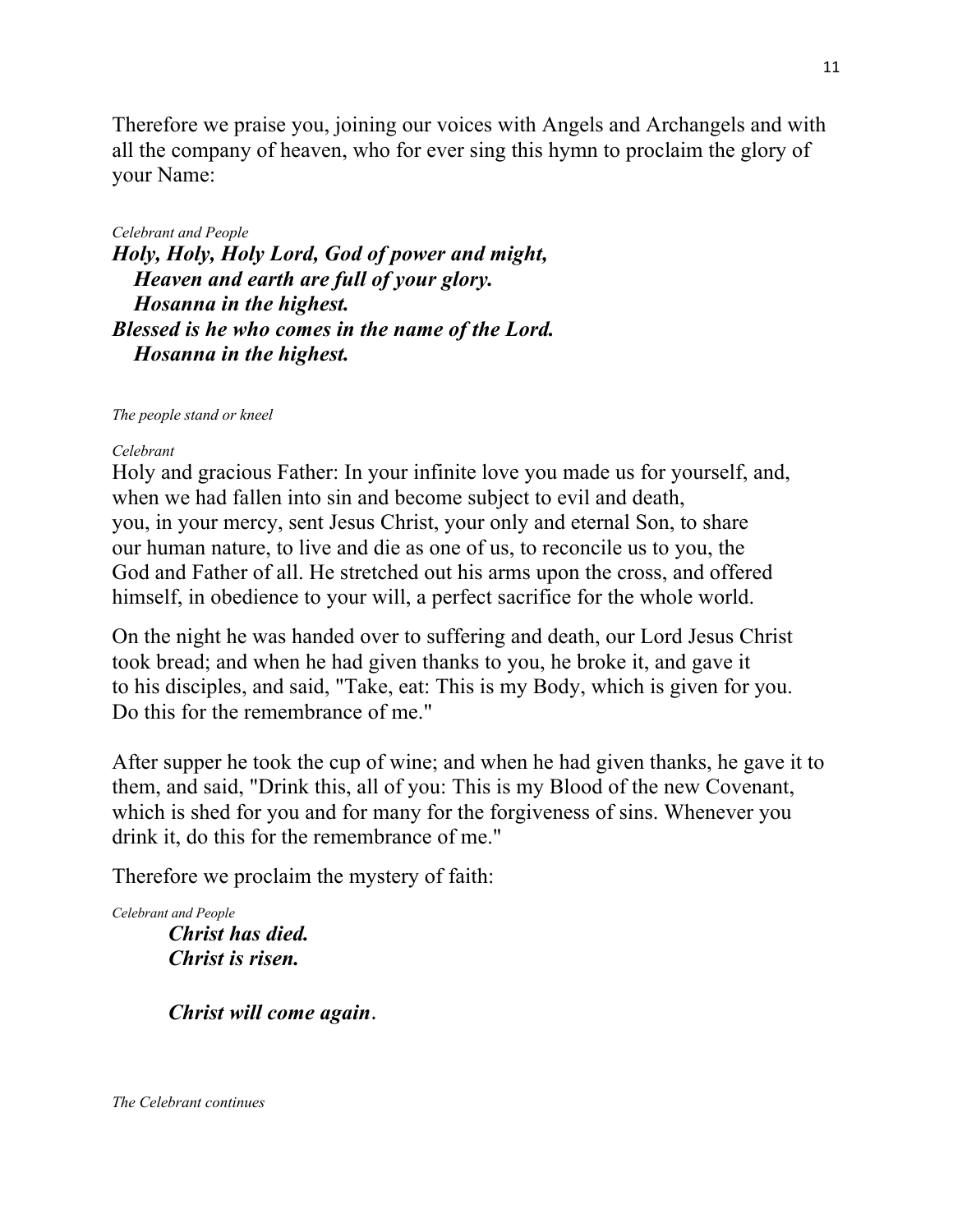We celebrate the memorial of our redemption, O Father, in this sacrifice of praise and thanksgiving. Recalling his death, resurrection, and ascension, we offer you these gifts. Sanctify them by your Holy Spirit to be for your people the Body and Blood of your Son, the holy food and drink of new and unending life in him. Sanctify us also that we may faithfully receive this holy Sacrament, and serve you in unity, constancy, and peace; and at the last day bring us with all your saints into the joy of your eternal kingdom.

All this we ask through your Son Jesus Christ:

By him, and with him, and in him, in the unity of the Holy Spirit, all honor and glory is yours, Almighty Father, now and for ever. *Amen.*

*Celebrant* And now, as our Savior Christ has taught us, we are bold to say,

*Celebrant and people*

*Our Father, who art in heaven, hallowed be thy Name, thy kingdom come, thy will be done, on earth as it is in heaven. Give us this day our daily bread. And forgive us our trespasses, as we forgive those who trespass against us. And lead us not into temptation, but deliver us from evil. For thine is the kingdom, and the power, and the glory, for ever and ever. Amen.*

# **The Breaking of the Bread**

| Celebrant | Christ our Passover is sacrificed for us: |
|-----------|-------------------------------------------|
| People    | Therefore let us keep the feast.          |
| Celebrant | The Gifts of God for the People of God.   |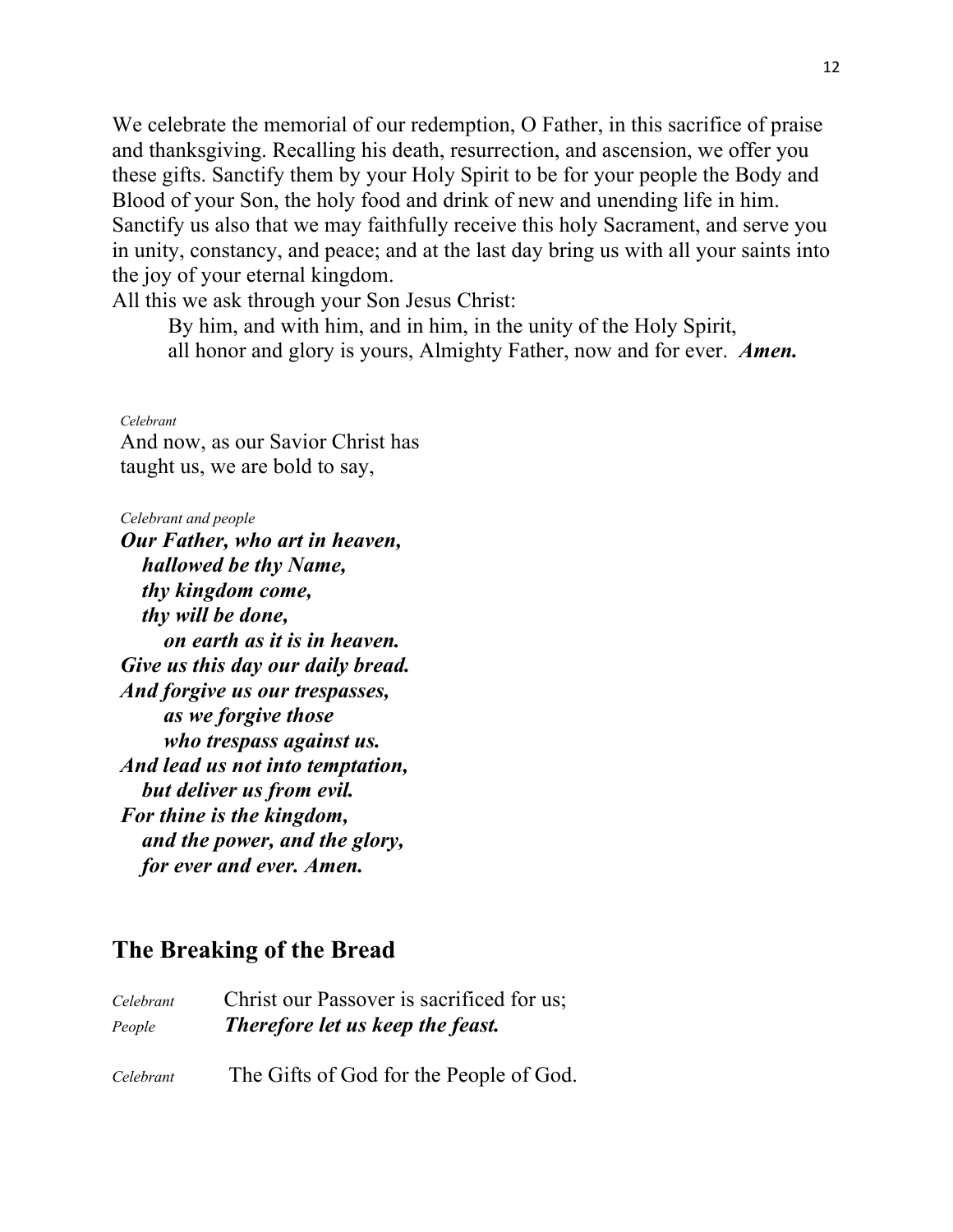*The Celebrant now receives the Body and Blood of Christ.*

*The Bread is given to the Communicants with these words:* The Body of our Lord Jesus Christ keep you to everlasting life.

# **Communion Meditation Music**

*Silence.* 

*Celebrant* Let us pray.

*Celebrant and People*

*Eternal God, heavenly Father, you have graciously accepted us as living members of your Son our Savior Jesus Christ, and you have fed us with spiritual food in the Sacrament of his Body and Blood. Send us now into the world in peace, and grant us strength and courage to love and serve you with gladness and singleness of heart: through Christ our Lord. Amen.*

*For those worshipping with us virtually:*

**[A Prayer for Spiritual Communion, Episcopal Prayer Book for the Armed Forces (1988)]**

*In union, O Lord, with your faithful people at every altar of your Church, where the Holy Eucharist is now being celebrated, I desire to offer to you praise and thanksgiving. I remember your death, Lord Christ; I proclaim your resurrection; I await your coming in glory. And since I cannot receive you today in the Sacrament of your Body and Blood, I beseech you to come spiritually into my heart. Cleanse and strengthen me with your grace, Lord Jesus, and let me never be separated from you. May I live in you, and you in me, in this life and in the life to come. Amen.* 

## **Benediction** *by*

*Celebrant*

The Blessing of God, Father Son, and Holy Ghost, be upon you all, now and forever. *Amen*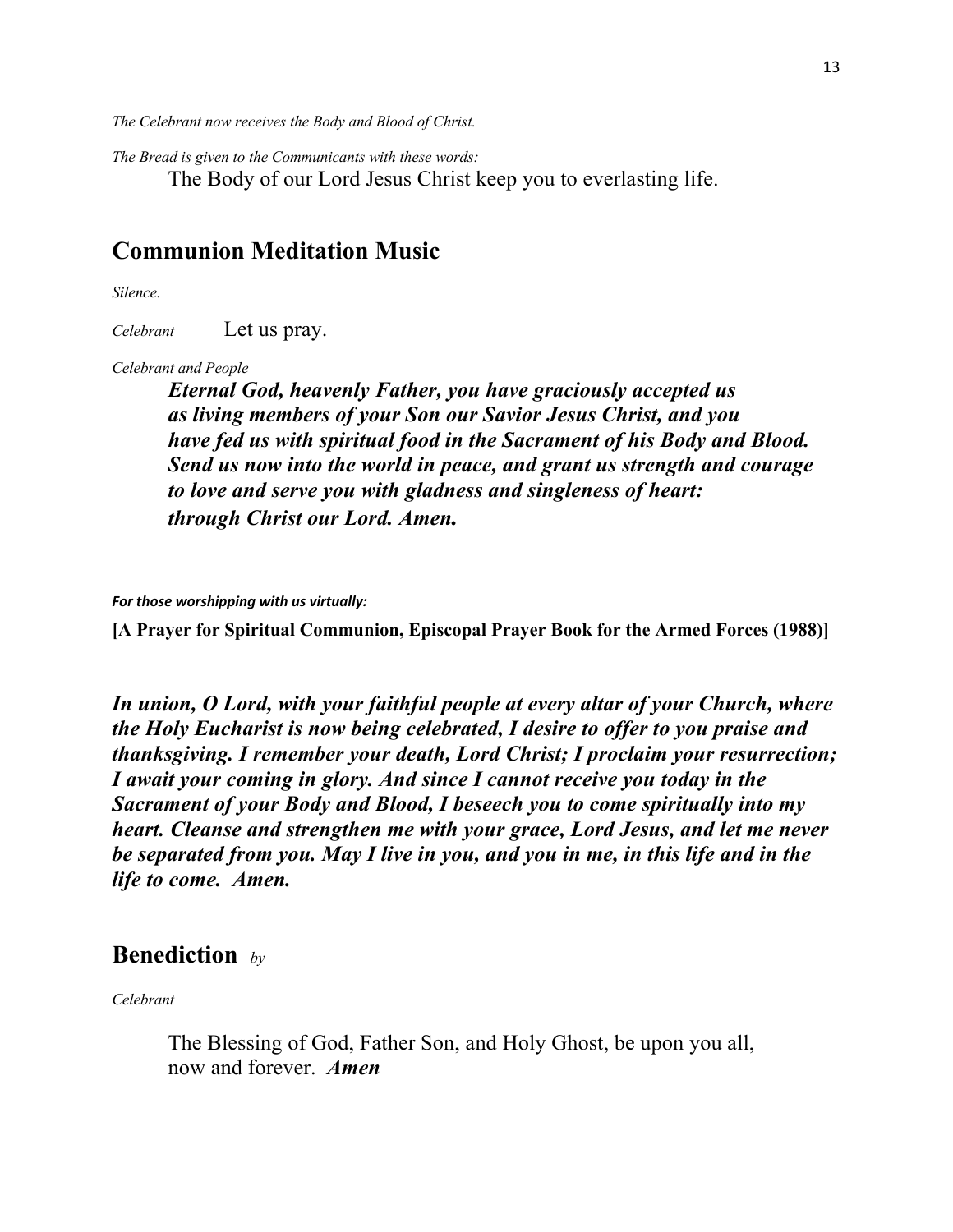- *1 Crown him with many crowns, the Lamb upon his throne; Hark! how the heavenly anthem drowns all music but its own; awake, my soul, and sing of him who died for thee, and hail him as thy matchless King through all eternity.*
- *2 Crown him the Son of God before the worlds began, and ye, who tread where he hath trod, crown him the Son of man; who every grief hath known that wrings the human breast, and takes and bears them for his own, that all in him may rest.*
- *3 Crown him the Lord of life, who triumphed over the grave, and rose victorious in the strife for those he came to save; his glories now we sing, who died, and rose on high, who died, eternal life to bring, and lives that death may die.*
- *4 Crown him of lords the Lord, who over all doth reign, who once on earth, the incarnate Word, for ransomed sinners slain, now lives in realms of light, where saints with angels sing their songs before him day and night, their God, Redeemer, King.*
- *5 Crown him the Lord of heaven, enthroned in worlds above; crown him the King, to whom is given, the wondrous name of Love. Crown him with many crowns, as thrones before him fall, crown him, ye kings, with many crowns, for he is King of all.*

# **Dismissal**

Let us go forth to love and serve the Lord. *People Thanks be to God.*

# **Postlude**

*Mutual Ministry Team* The Rev. Garrett H. Carskadon The Rev. John C. Martin, Jr.

*Organists* Rev. Tom Hudson, St. James